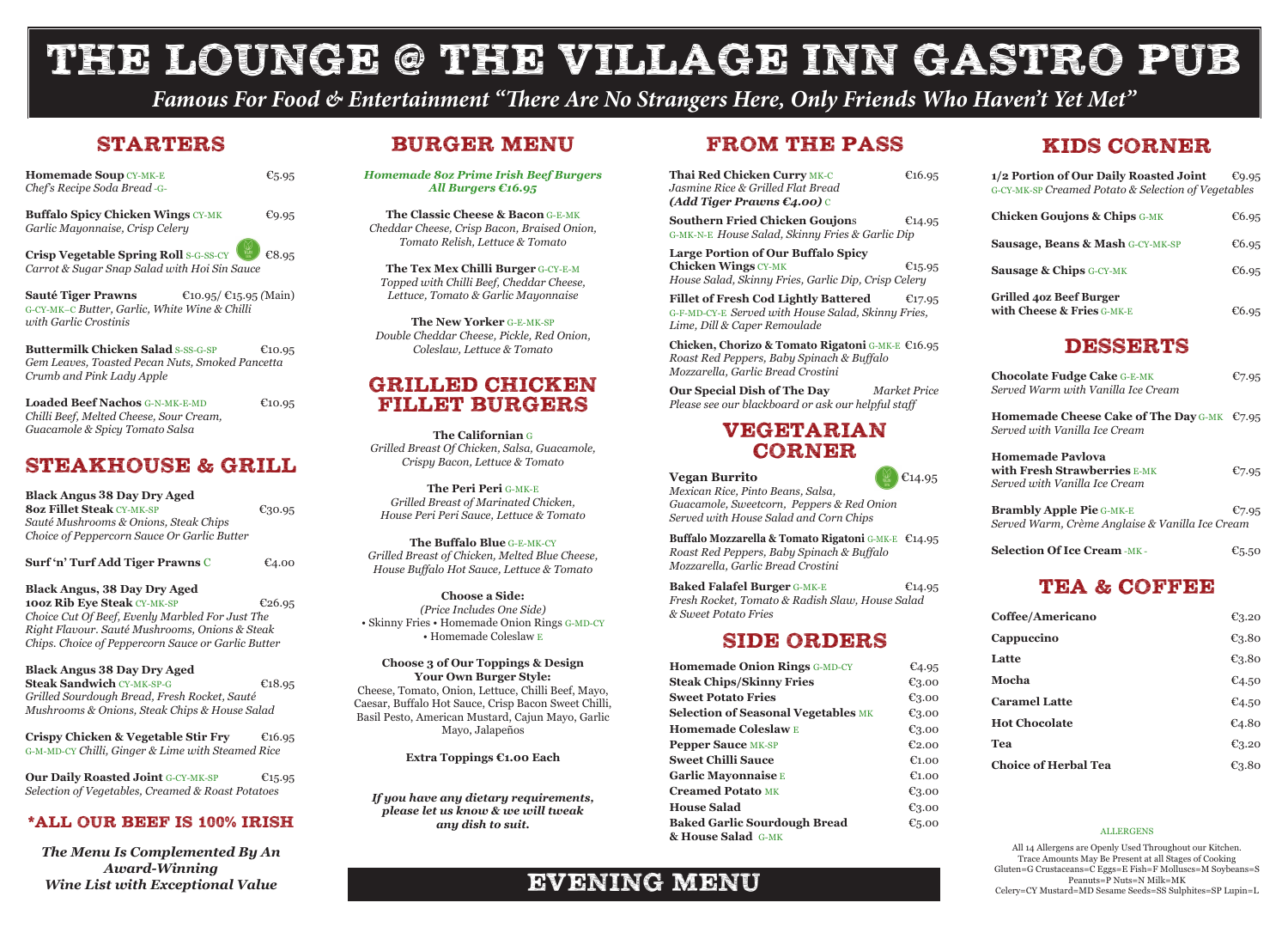*Famous For Food & Entertainment "There Are No Strangers Here, Only Friends Who Haven't Yet Met"*

#### **STARTERS**

# THE LOUNGE @ THE VILLAGE INN GASTRO PUB



| <b>Homemade Soup G-CY-MK-E</b><br>Chefs Recipe Soda Bread                                                     | €5.95  |
|---------------------------------------------------------------------------------------------------------------|--------|
| <b>Buffalo Spicy Chicken Wings CY-MK</b><br>Garlic Mayonnaise, Crisp Celery                                   | €9.95  |
| <b>Crisp Vegetable Spring Roll S-G-SS-CY</b><br>VEGAN<br>100%<br>Carrot & Sugar Snap Salad with Hoi Sin Sauce | €8.95  |
| <b>Loaded Beef Nachos G-CY</b><br>Chilli Beef, Melted Cheese, Sour Cream, Guacamole & Spicy Tomato Salsa      | €10.95 |

#### FROM THE PASS

**Black Angus 38 Day Dry Aged 8oz Fillet Steak** CY-MK-SP €30.95 *Sauté Mushrooms & Onions, Steak Chips Choice of Peppercorn Sauce Or Garlic Butter* **Surf 'n' Turf Add Tiger Prawns € €4.00** 

| <b>Roasted Rib Eye of Beef -CY-MK-SP</b><br>House Gravy Seasonal Vegetables & Creamed Potatoes                  | €16.95 |
|-----------------------------------------------------------------------------------------------------------------|--------|
| <b>Roast Crown of Turkey G-CY-MK-SP</b><br>House Gravy Seasonal Vegetables & Creamed Potatoes                   | €15.95 |
| <b>Roast Leg of Lamb CY-MK-SP</b><br>Mint Stuffing, Red Win Jus, Seasonal Vegetables & Creamed Potatoes         | €16.95 |
| <b>Crispy Chicken &amp; Vegetable Stir Fry G-M-MD-CY</b><br>Chilli, Ginger & Lime with Steamed Rice             | €16.95 |
| <b>American Fried Chicken G-CY-MK-E</b><br>Smoked Bacon Cream Sauce, Seasonal Vegetables & Creamed Potatoes     | €15.95 |
| <b>Thai Red Chicken Curry MK-C</b><br>Jasmine Rice & Grilled Flat Bread<br>(Add Tiger Prawns $E_4.00$ ) C       | €16.95 |
| <b>Southern Fried Chicken Goujons G-Mk-N</b><br>House Salad, Skinny Fries & Garlic Dip                          | €14.95 |
| <b>Grilled Fillet of Fresh Salmonn F-MK</b><br>Lemon & Dill Cream Sauce, Creamed Potatoes & Seasonal Vegetables | €17.95 |

#### STEAKHOUSE & GRILL

*All Our Steaks Are Grilled To Your Liking & Served with Peppercorn Sauce or Garlic Butter*

**Black Angus 38 Day Dry Aged 10oz Rib Eye Steak** CY-MK-SP €26.95 *Choice Cut Of Beef, Evenly Marbled For Just The Right Flavour. Sauté Mushrooms & Onions, Steak Chips Choice of Peppercorn Sauce Or Garlic Butter*

**Homemade Onion R Steak Chips/Skinny Sweet Potato Fries Selection of Seasonal Homemade Coleslaw Pepper Sauce MK-SP Sweet Chilli Sauce Garlic Mayonnaise Creamed Potato MK House Salad Baked Garlic Sourde & House Salad** G-MK

**1/2 Portion of Our Day** *Creamed Potato & Selet* **Chicken Goujons & Sausage, Beans & M Sausage & Chips G-CY Grilled 40z Beef Burger** 

**Chocolate Fudge Cal** *Served Warm with Van* 

**Homemade Cheese** *Served with Vanilla Ice* 

**Homemade Pavlova w** *Served with Vanilla Ice* 

**Brambly Apple Pie G** *Served Warm, Crème A* 

**Selection Of Ice Crea** 

**Black Angus, 38 Day Dry Aged Steak Sandwich** CY-MK-SP-G€18.95 *Grilled Sourdough Bread, Fresh Rocket, Sauté Mushrooms & Onions, Steak Chips & House Salad*

#### \*ALL OUR BEEF IS 100% IRISH

#### BURGER MENU

**Homemade 8oz Prime Irish Beef Burgers All Burgers €16.95**

> **Coffee/Americano** €3.20 **Cappuccino** €3.80 **Latte** €3.80 **Mocha** €4.50 **Caramel Latte** €4.50 **Hot Chocolate** €4.80 **Tea**  $\epsilon_{3.20}$ Choice of Herbal Tea <del>€3.80</del>

**The Classic Cheese & Bacon** G-E-MK *Cheddar Cheese, Crisp Bacon, Braised Onion, Tomato Relish, Lettuce & Tomato*

**The Tex Mex Chilli Burger** G-CY-E-M *Topped with Chilli Beef, Cheddar Cheese, Lettuce, Tomato & Garlic Mayonnaise*

**The New Yorker** G-E-MK-SP *Double Cheddar Cheese, Pickle, Red Onion, Coleslaw, Lettuce & Tomato*

### GRILLED CHICKEN FILLET BURGERS

**The Californian** G *Grilled Breast Of Chicken,Salsa, Guacamole, Crispy Bacon, Lettuce & Tomato*

**The Cajun** G-E-MK *Grilled Breast of Marinated Chicken, Roast Red Pepper, Rocket & Tomato*

**The Buffalo Blue** G-E-MK-CY *Grilled Breast of Chicken, Melted Blue Cheese, House Buffalo Hot Sauce, Lettuce & Tomato*

**Choose a Side:**  *(Price Includes One Side)* • Skinny Fries • Homemade Onion Rings G-MD-CY • Homemade Coleslaw E

#### **Choose 3 of Our Toppings & Design Your Own Burger Style:**

Cheese, Tomato, Onion, Lettuce, Chilli Beef, Mayo, Caesar, Buffalo Hot Sauce, Crisp Bacon, Sweet Chilli, Basil Pesto, American Mustard, Cajun Mayo, Garlic Mayo, Jalapeños

**Extra Toppings €1.00 Each**

## SIDE ORDERS

| <b>lings</b> G-MD-CY | €4.50             |
|----------------------|-------------------|
| <b>Fries</b>         | €3.00             |
|                      | $\epsilon_{3.00}$ |
| al Vegetables MK     | €3.00             |
| W E                  | $\epsilon_{3.00}$ |
|                      | E2.00             |
|                      | $\epsilon$ 1.00   |
|                      | E1.00             |
|                      | €3.00             |
|                      | €3.00             |
| ough Bread           | € $5.00$          |

# KIDS CORNER

| aily Roasted Joint G-CY-MK-SP<br>ction of Vegetables | €9.95                |
|------------------------------------------------------|----------------------|
| Chips $G-Mk$                                         | €6.95                |
| $\mathbf{ash}$ G-CY-MK-SP                            | €6.95                |
| $-MK$                                                | €6.95                |
| er with Cheese & Fries G-MK-E                        | €6.95                |
| <b>DESSERTS</b>                                      |                      |
| $ke$ G-E-MK<br>ıilla Ice Cream                       | $E$ 7.95             |
| <b>Cake of The Day G-MK</b><br>e Cream               | $E$ 7.95             |
| <b>vith Fresh Strawberries</b> E-MK<br>e Cream       | $E$ 7.95             |
| $-MK-E$<br>Anglaise & Vanilla Ice Cream              | $E$ 7.95             |
| <b>am</b> -мк -                                      | $\varepsilon_{5.50}$ |

## TEA & COFFEE

### VEGETARIAN CORNER

| <b>Vegan Burrito</b><br>Mexican Rice, Pinto Beans, Salsa, Guacamole, Sweetcorn,<br>Peppers & Red Onion Served with House Salad and Corn Chips | €14.95 |
|-----------------------------------------------------------------------------------------------------------------------------------------------|--------|
| <b>Buffalo Mozzarella &amp; Tomato Rigatoni G-MK-E</b><br>Roast Red Peppers, Baby Spinach & Buffalo Mozzarella,<br>Garlic Bread Crostini      | €14.95 |
| <b>Baked Falafel Burger G-MK-E</b><br><b>HIDI.H.</b> (0 DILAI)                                                                                | €14.95 |

*Fresh Rocket, Tomato & Radish Slaw, House Salad & Sweet Potato Fries*